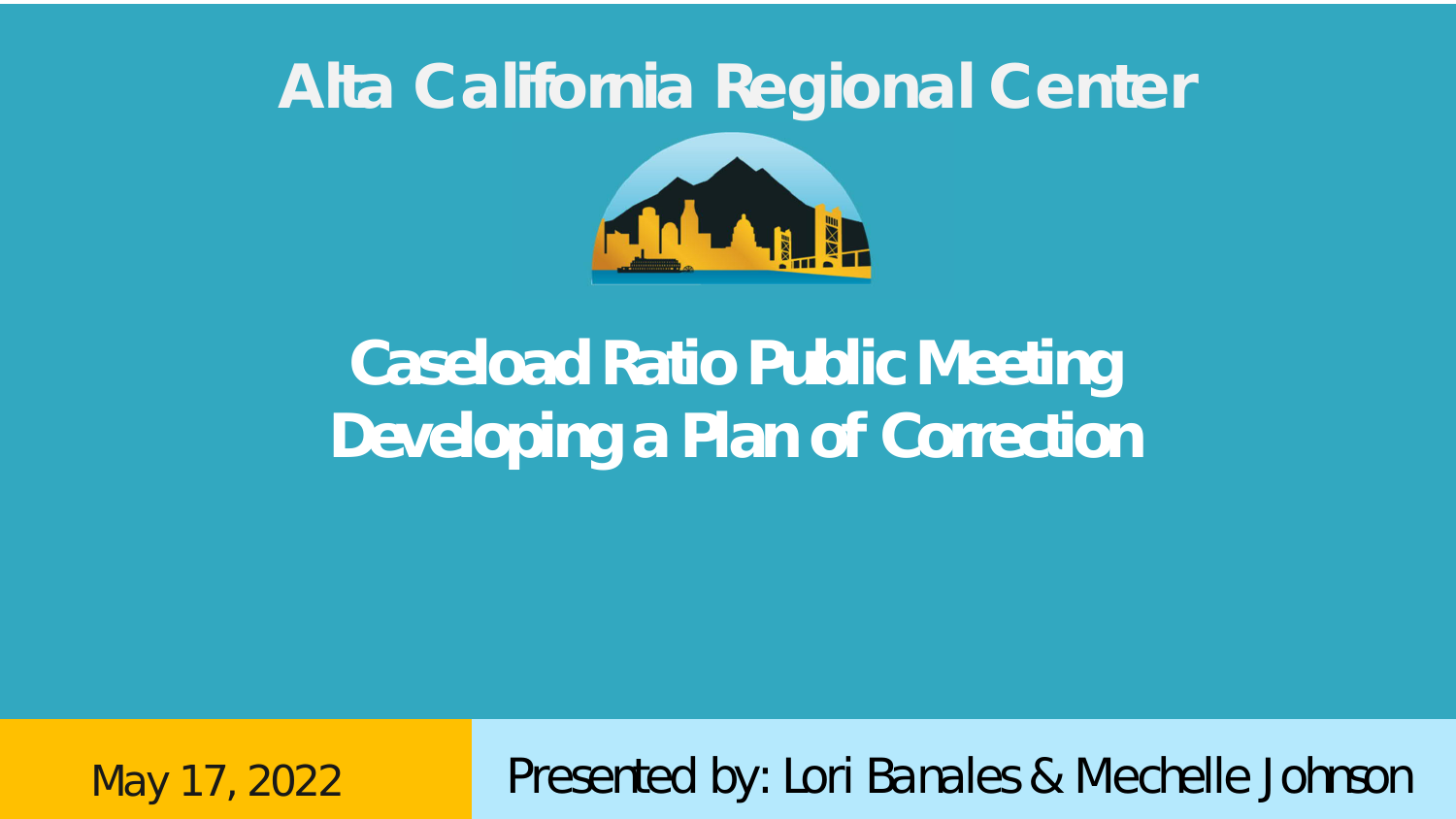## **Purpose of the Meeting**

### **Background**

- The Plan of Correction will include information from this public meeting.
- §4646.6(f) this code requires the regional center to submit a plan of correction when caseload ratios are not met for two consecutive reporting periods.
- §4646.6(g)(1) this code requires the regional enter to hold at least one public meeting to receive stakeholder input to help inform the way the regional center allocates new positions.
- ACRCs Service Coordinator-to-client ratios in February 2022 were higher than the ratios allowed in the Lanterman Act.
- DDS recommends that regional centers engage with their community when these ratios are too high.

### **Goal for this Meeting**

- Share information about which of ACRC's Service Coordinator-to-client ratios are high.
- Get recommendations from the community about how to make ACRC's Service Coordinator-to-client ratios lower.
- To gather input to inform the regional center regarding new funding for Service Coordinator positions. **What to expect**
- ACRC will create a Plan of Correction to submit to the DDS by May 20<sup>th</sup>.
- The Plan of Correction will include information from this public meeting and recommendations from the public.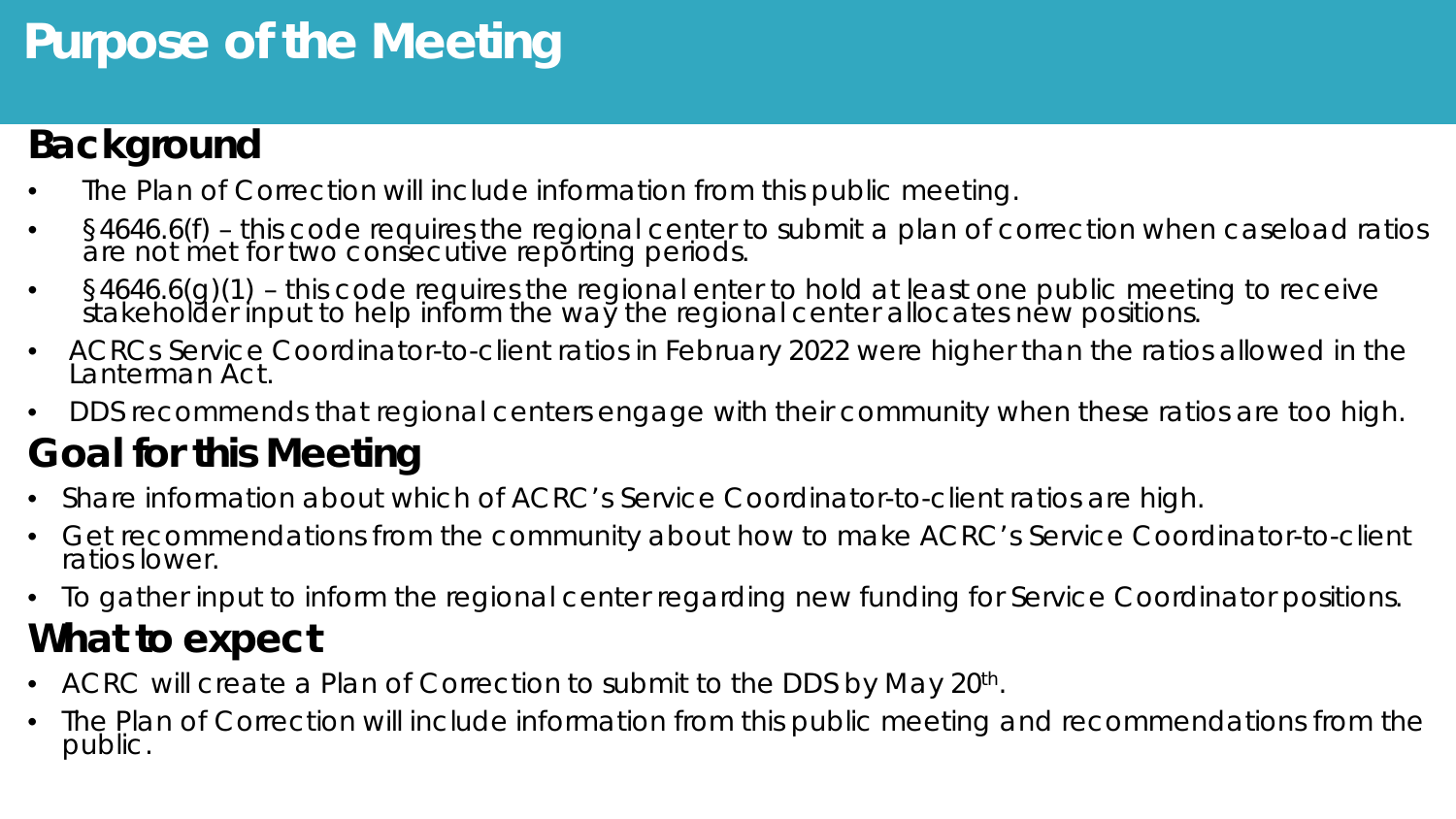**Vision: A community where individuals with developmental disabilities are valued members who are treated with dignity and respect.**

**Mission: Alta California Regional Center creates partnerships to support all eligible individuals with developmental disabilities, children at risk, and their families in choosing services and supports through individual lifelong planning as a means to achieve healthy and productive lives in their own communities.**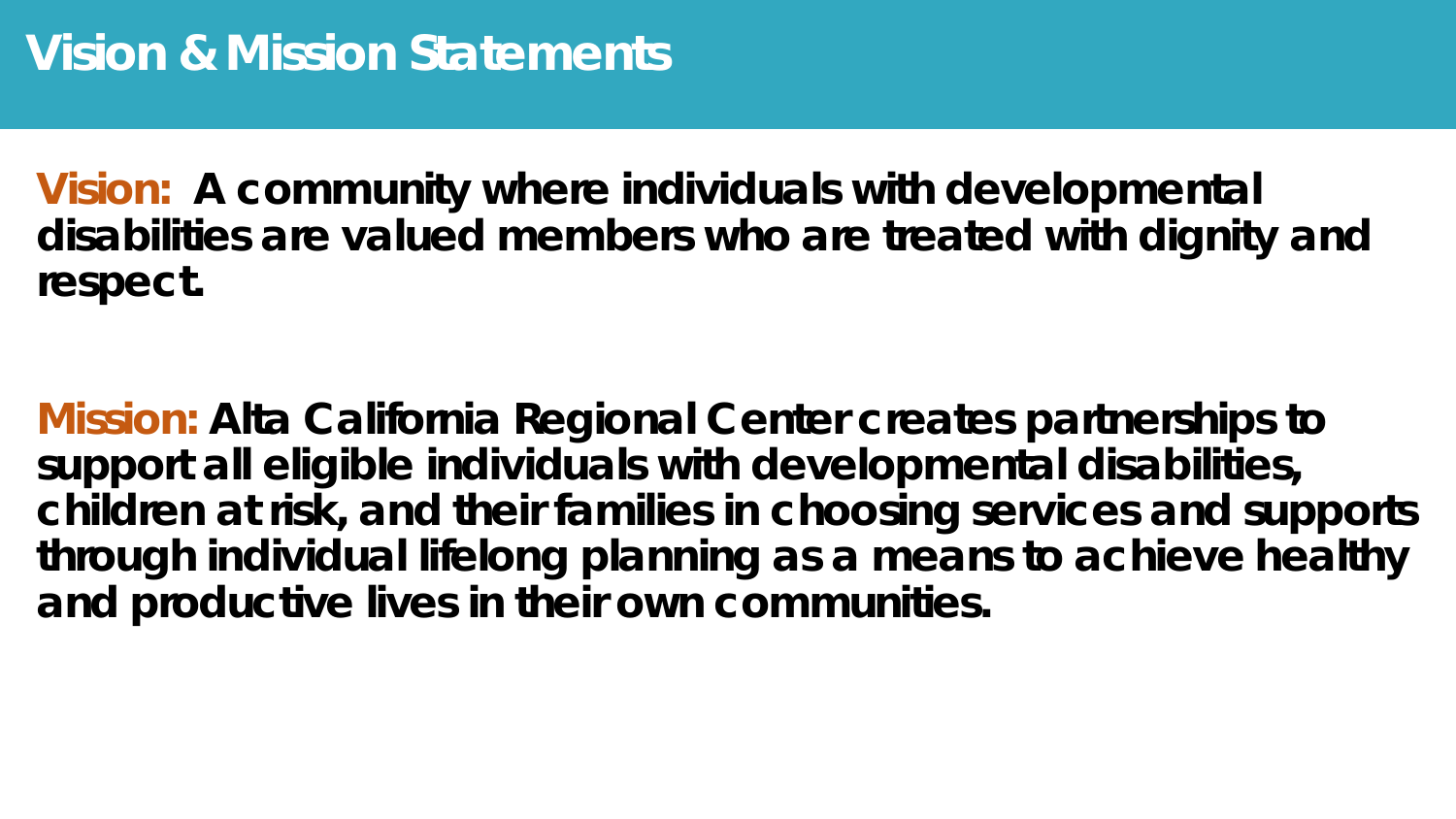**ACRC is committed to meeting the needs of the individuals we serve across variables:**

- **age**
- **race**
- **ethnicity**
- **language**
- **diagnosis, and**
- **where people live**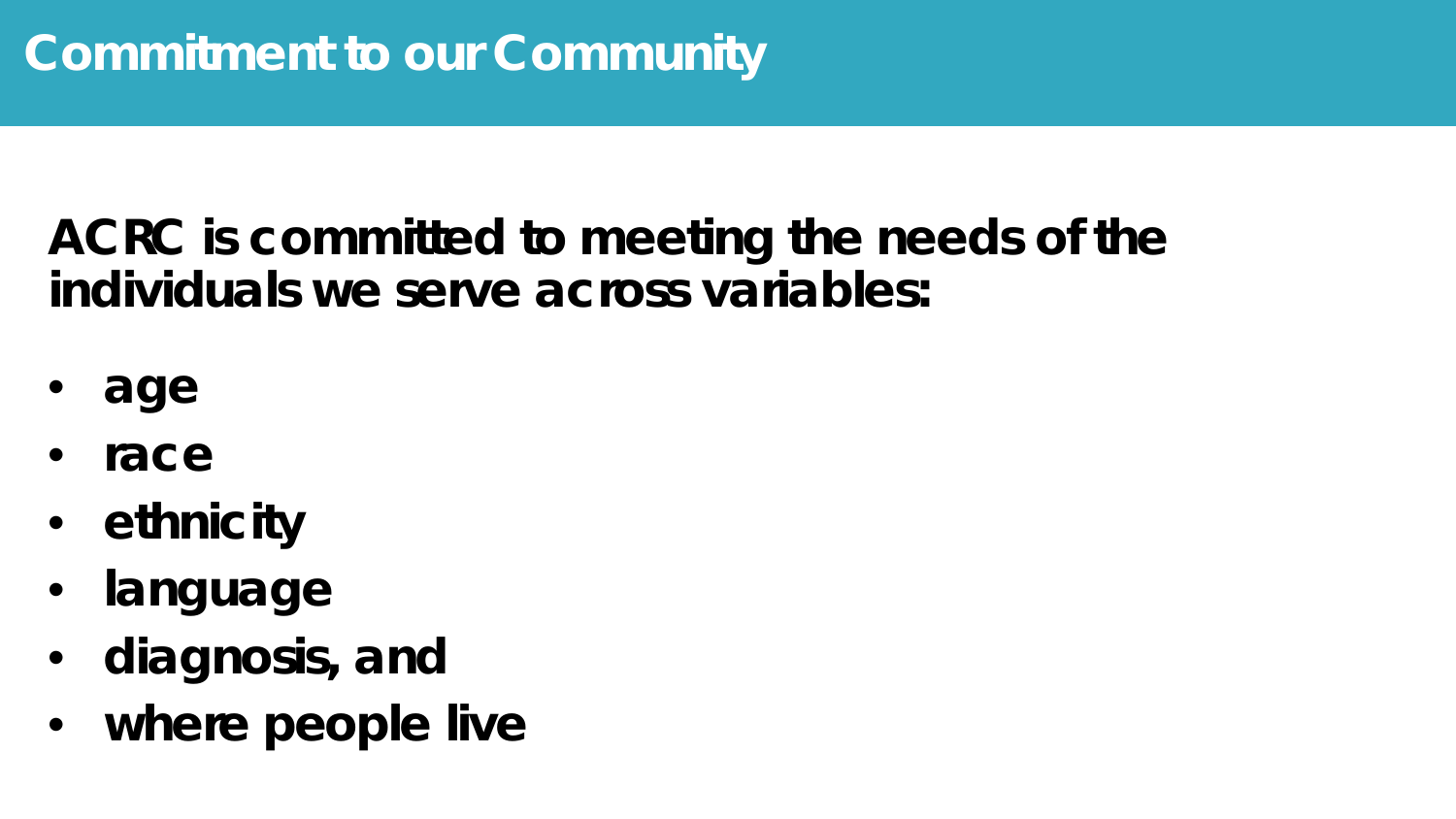

- **ACRC is 1 of 21 regional centers in California.**
- **ACRC is the 4th largest regional center in California.**
- **We serve a total of 27,802 active clients as of May 2022**
- **Active Applicants in Intake: 198**
- **We serve clients in Sacramento, Placer, Yolo, Yuba, Colusa, El Dorado, Nevada, Alpine, Sutter & Sierra Counties.**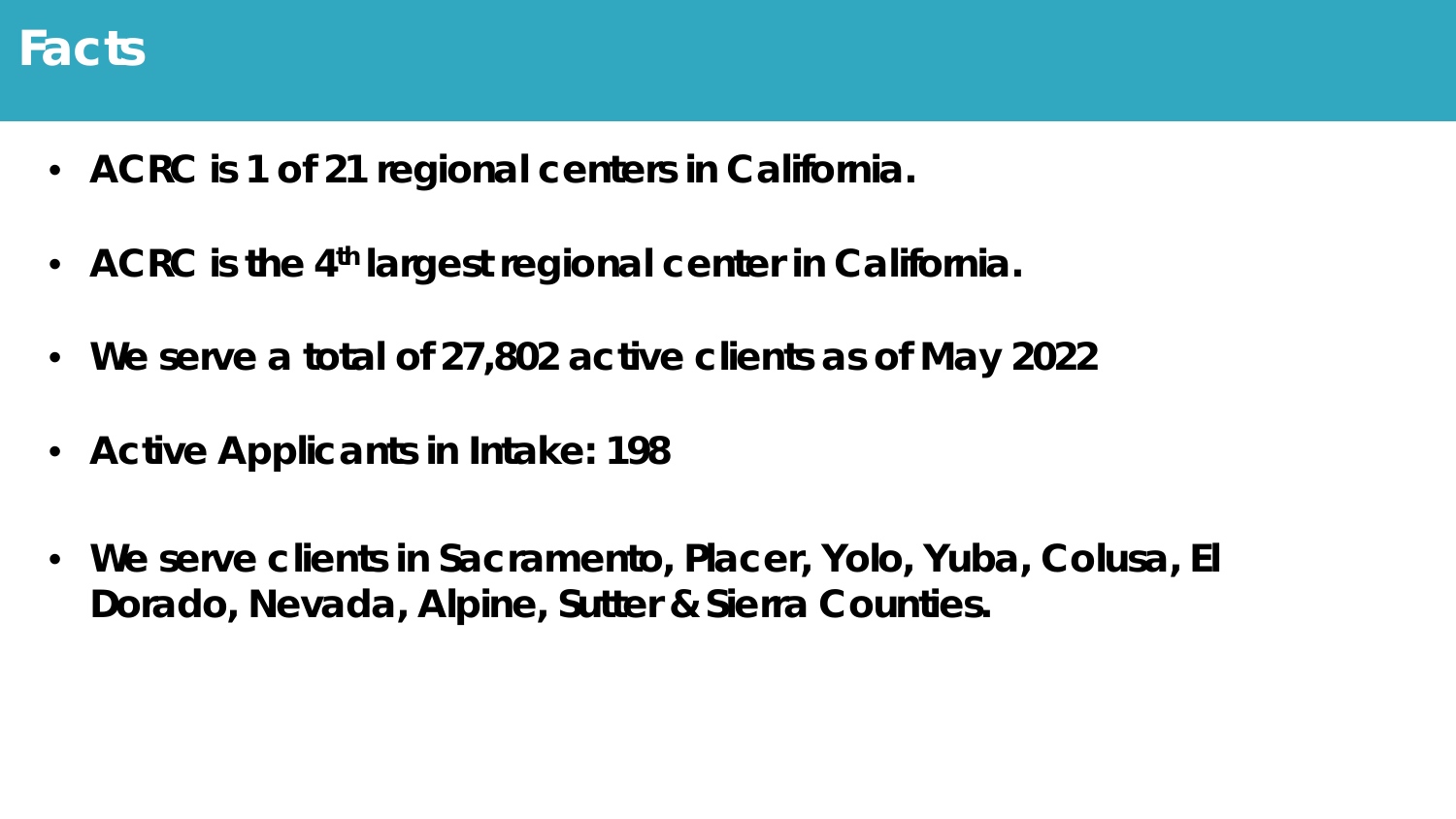**A caseload ratio measures the number of clients being served by our Service Coordinators. ACRC's caseload ratios have been too high. This means, in some cases, too many clients are sharing a single Service Coordinator.**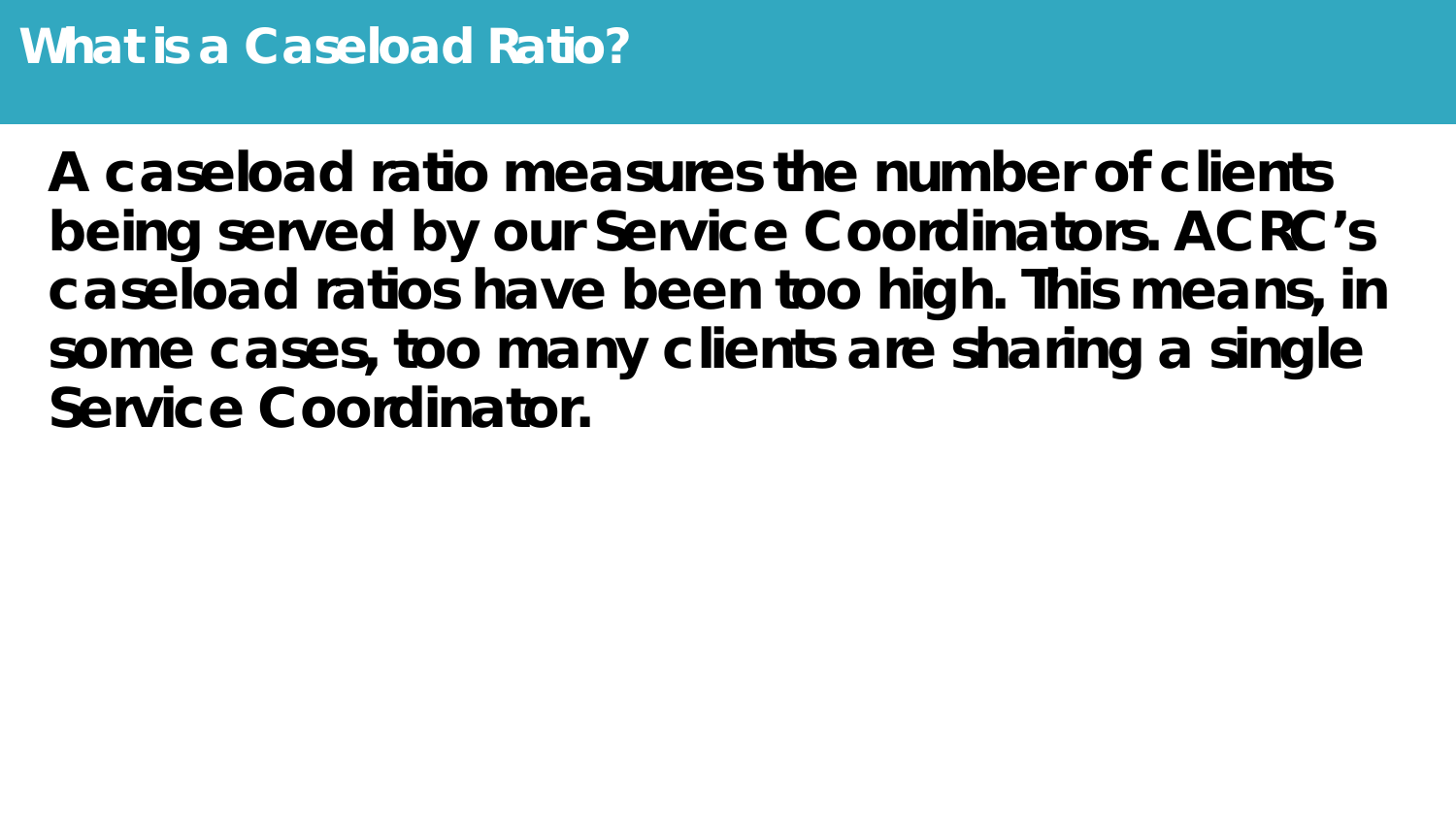### **What are the Highest Caseload Ratios Allowed?**

**The Lanterman Act Allows the Maximum Caseload Rations for Different Types of Residences and Programs**

| Regional<br>Center                                | On Waiver | ω<br>Years<br>Under | <b>Over</b><br>24 Months<br>Movers | 5<br>Movers<br>Months<br>Between<br>Ñ<br>and. | ast<br>12 Months<br>Movers<br>Within 1 | Non-Mover<br>ş<br>Waiver,<br>Over <sub>3</sub><br>Years, | Complex<br>Needs | Low or No<br>POS |
|---------------------------------------------------|-----------|---------------------|------------------------------------|-----------------------------------------------|----------------------------------------|----------------------------------------------------------|------------------|------------------|
| W&I Code<br>Required<br>Ratios                    | 1:62      | 1:62                | 1:62                               | 1:45                                          | 1:45                                   | 1:66                                                     | 1:25             | 1:40             |
| <b>ACRC</b><br>Number of<br>Individuals<br>Served | 13,982    | 2,376               | 125                                | 0                                             | 0                                      | 10,245                                                   | 217              | 26               |
| <b>ACRC</b><br><b>Ratios</b>                      | 1:86      | 1:55                | 1:55                               | N/A                                           | N/A                                    | 1:88                                                     | 1:23             | 1:13             |
| CA Average                                        | 1:79      | 1:65                | 1:60                               | 1:52                                          | 1:32                                   | 1:82                                                     | 1:23             | 1:38             |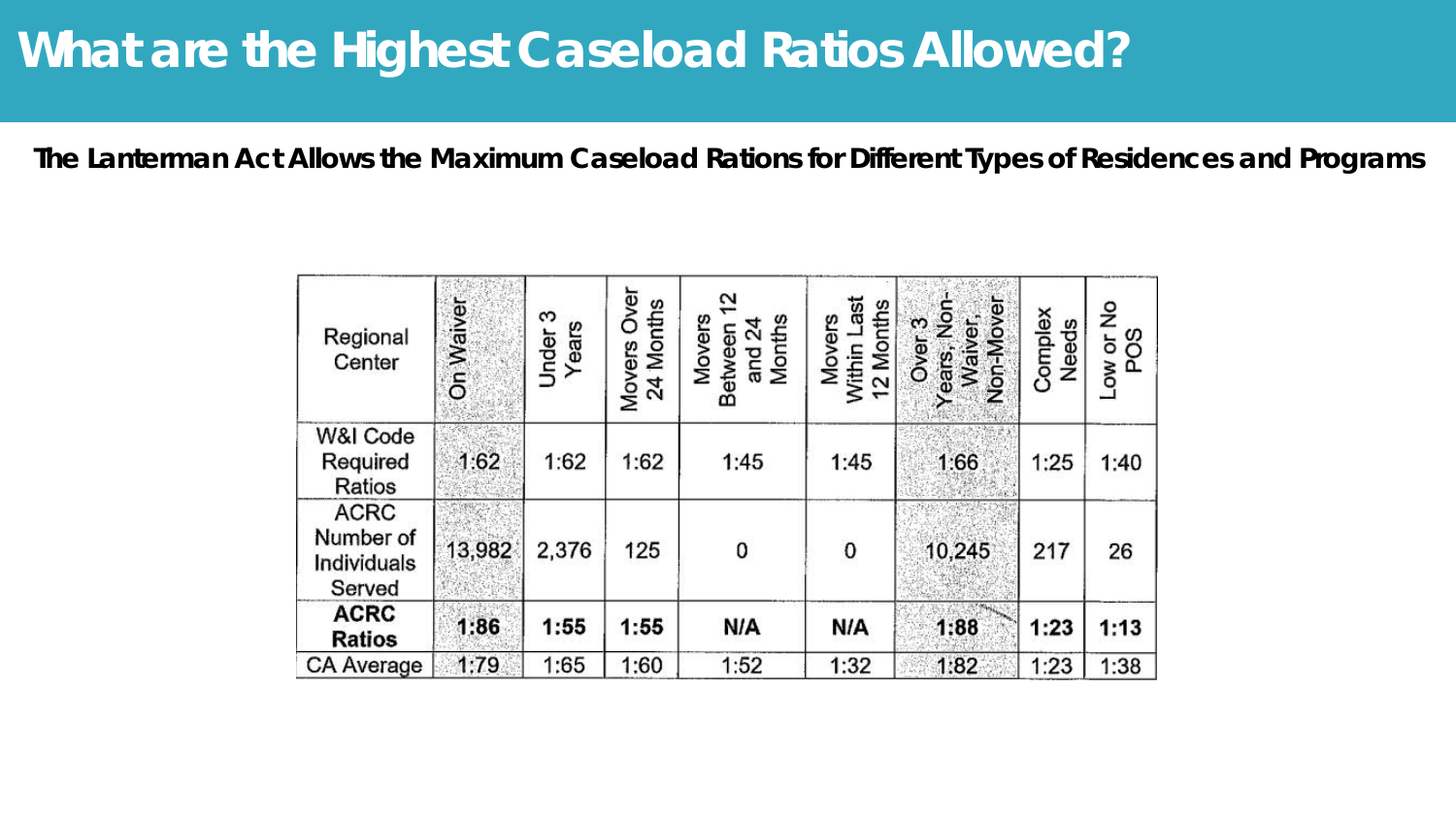### **Regional Center Operations Budget**

- **Each regional center is given money to operate their business. This is the operations budget.**
- **The operations budget is different than the purchase of services budget each regional center receives to purchase services for clients.**
- **A regional center's operations budget is decided through a formula. The formula for the operations budget is a "tool" to decide how much money DDS will give to the regional center.**
- **Since each regional center has different operations needs, each regional center might need to use the operations budget money differently.**
- **The formula is based on the number of clients that the regional center serves.**
- 



• **POS Bucket \$\$ Operations Bucket \$**

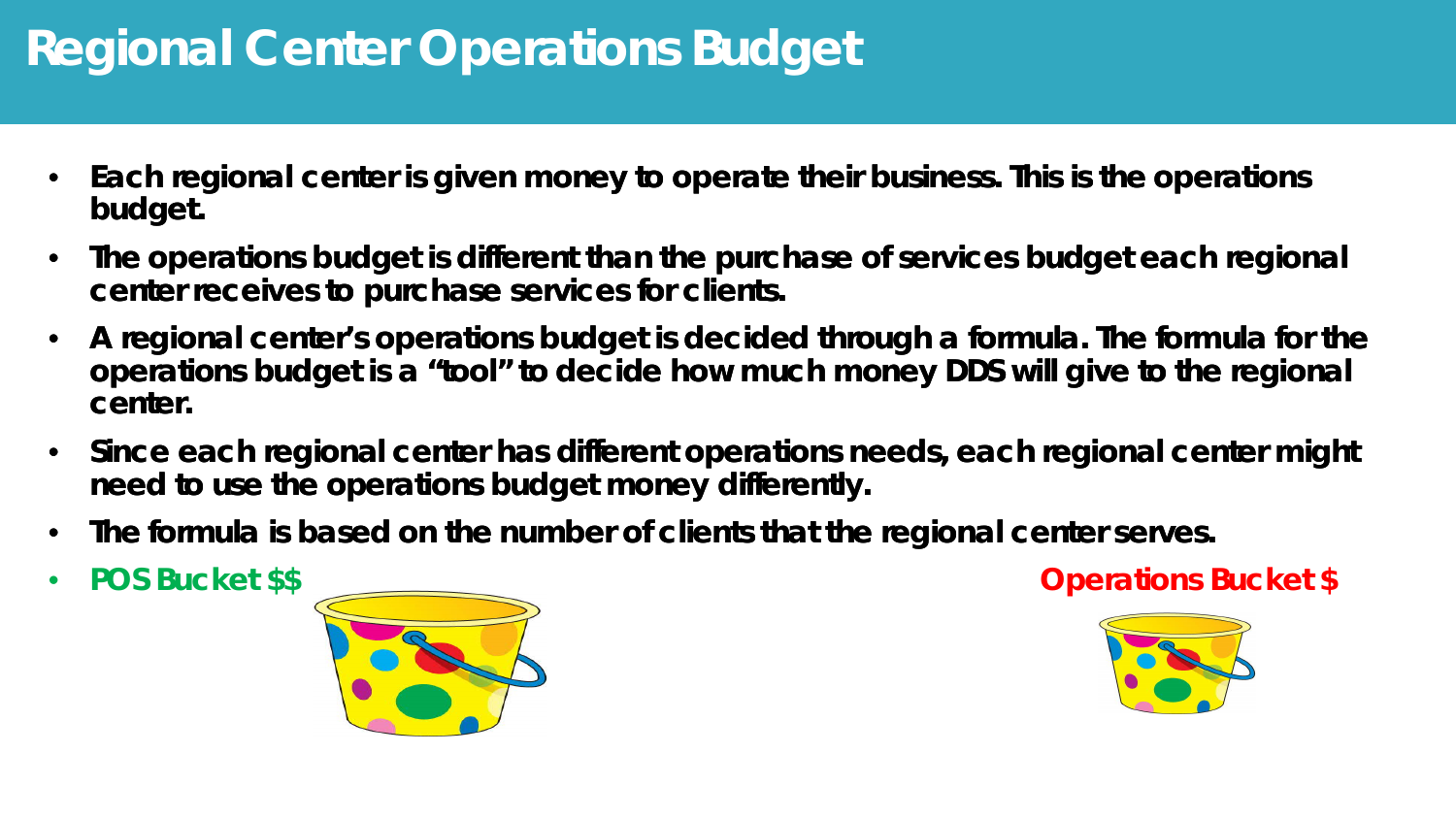## **Core Staffing Formula**

**Core Staffing Formula:**

• **The operations budget includes money for employee salaries. The amount of money is based on the "Core Staffing Formula." The Core Staffing Formula has not been updated in decades. For Service Coordination, the last update to salaries was in 2001.**

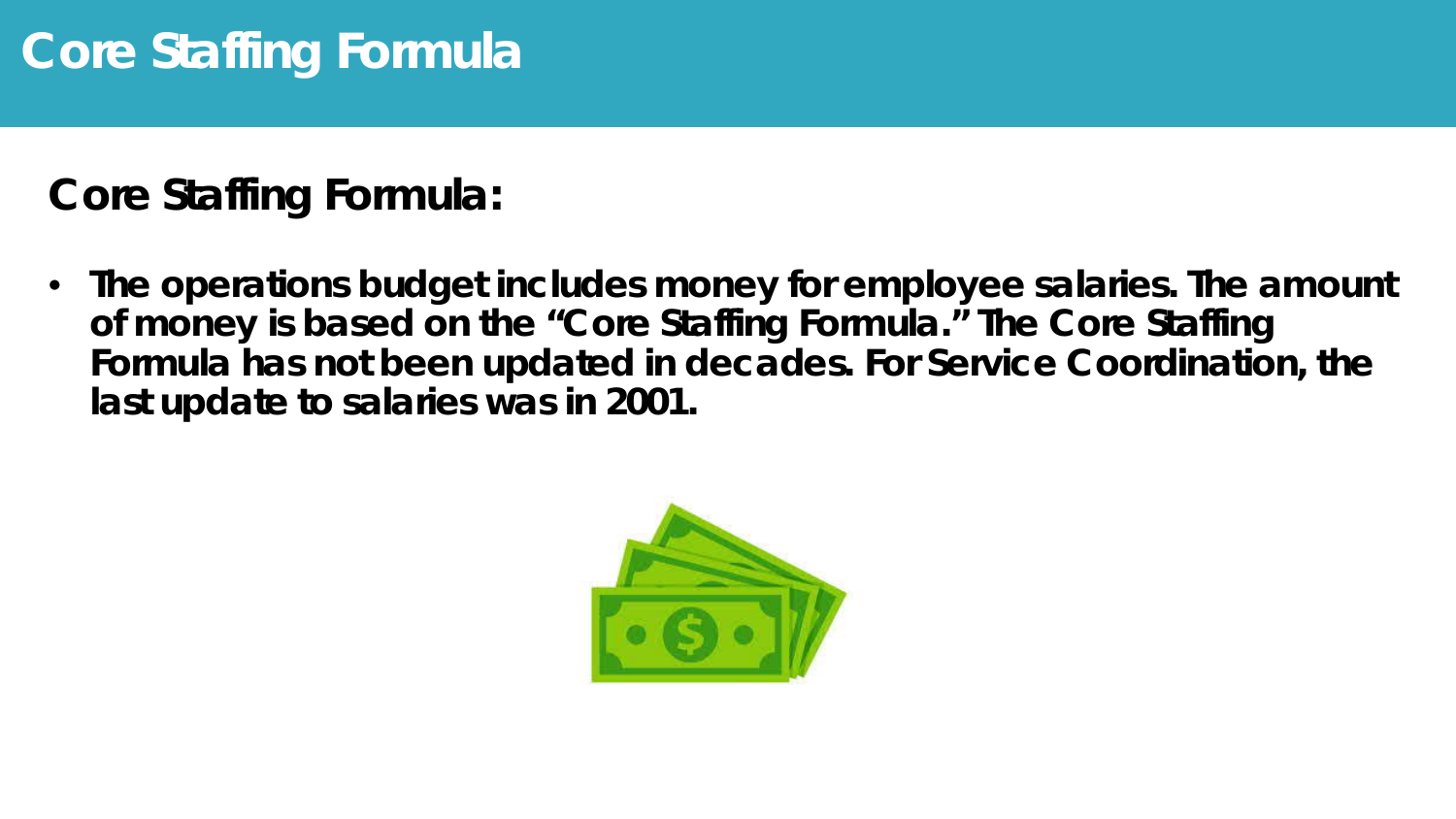### **Funding Challenges - Allocation**

**Money Given For Service Coordinator Positions:**

**For every 3 Service Coordinator positions funded in the Operations budget ACRC is able to** hire 1.5 Service Coordinator based on the current salary used in the Core Staffing Formula.

**This is because the average monthly salary for a Service Coordinator is higher than the money given to ACRC for that position.**

**ACRC receives funds for 380 out of the 582 Service Coordinators needed to meet caseload ratios. This is the number of SCs needed as of May 2022.**

**ACRC would need \$12 million more to hire all 582 Service Coordinators to meet the caseload ratios.**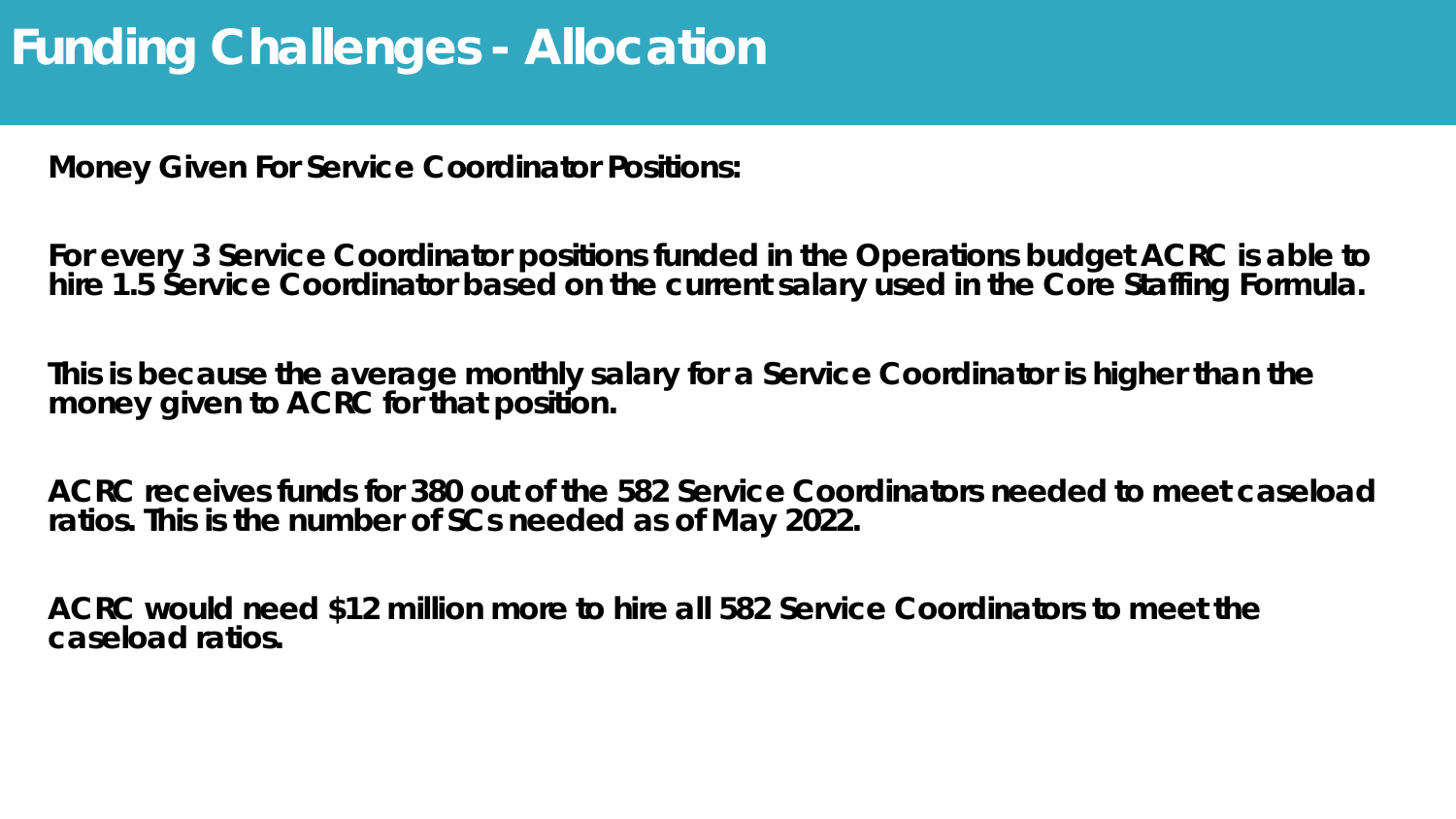## **Regional Center Operations – Additional Funding**

- **Effective in FY2019-2020, Senate Bill 81 provided money to regional centers to hire more Service Coordinators to establish 1:25 service coordinator -to- client caseload ratio for Clients with complex needs.**
- **Clients with complex needs are those clients who reside in or are at risk of residing in one of the following places:**
	- **Institutions for Mental Diseases (IMD);**
	- **Community Crisis Homes;**
	- **State-Operated Acute Crisis Homes;**
	- **Out-Of-State Placement; or**
	- **Admitted into a psychiatric hospital several times during the preceding six months**
- **This funding is called "Specialized Caseload."**
- **The "Specialized Caseload" funding is in addition to the funding for SCs in the "Core Staffing Formula."**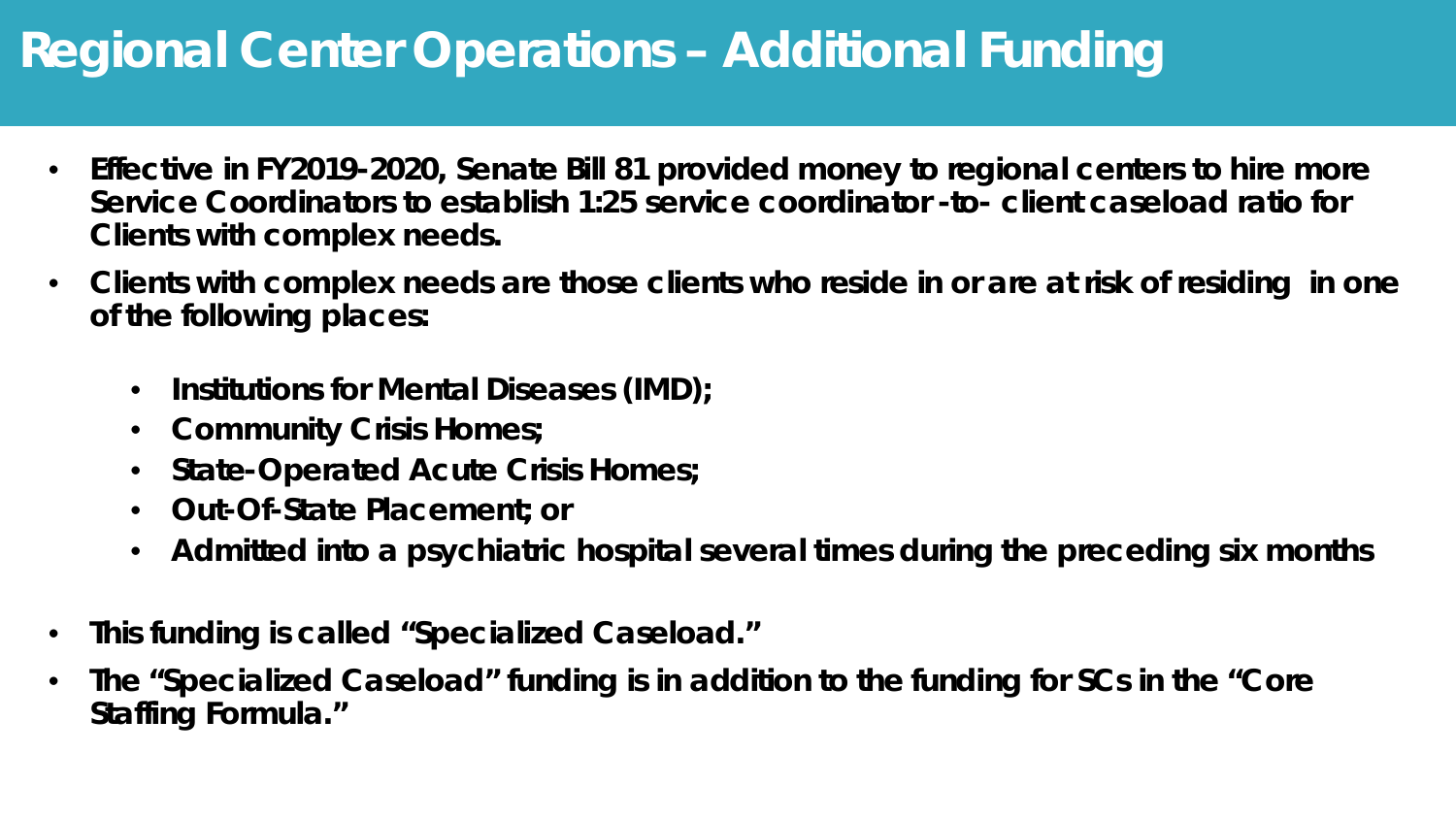## **Regional Center Operations – Additional Funding**

- **Effective in FY2021-2022, the enacted budget provided money to regional centers to hire more Service Coordinators to reduce service coordinator-to-client caseload to 1:40, which is part of a disparity grant through East Los Angeles Regional Center (ELARC) to reduce disparities.**
- **This funding is called "Enhanced Service Coordination"**
- **The "Enhanced Service Coordination" funding is in addition to the funding for SC's in the "Core Staffing Formula."**
- **Enhanced Service Coordination prioritizes individuals or families who are monolingual and have low purchase of services expenditures or no purchase of services expenditures. These caseloads are time limited with the intention to provide intensive support, education and linkage to regional center services and community services (generic).**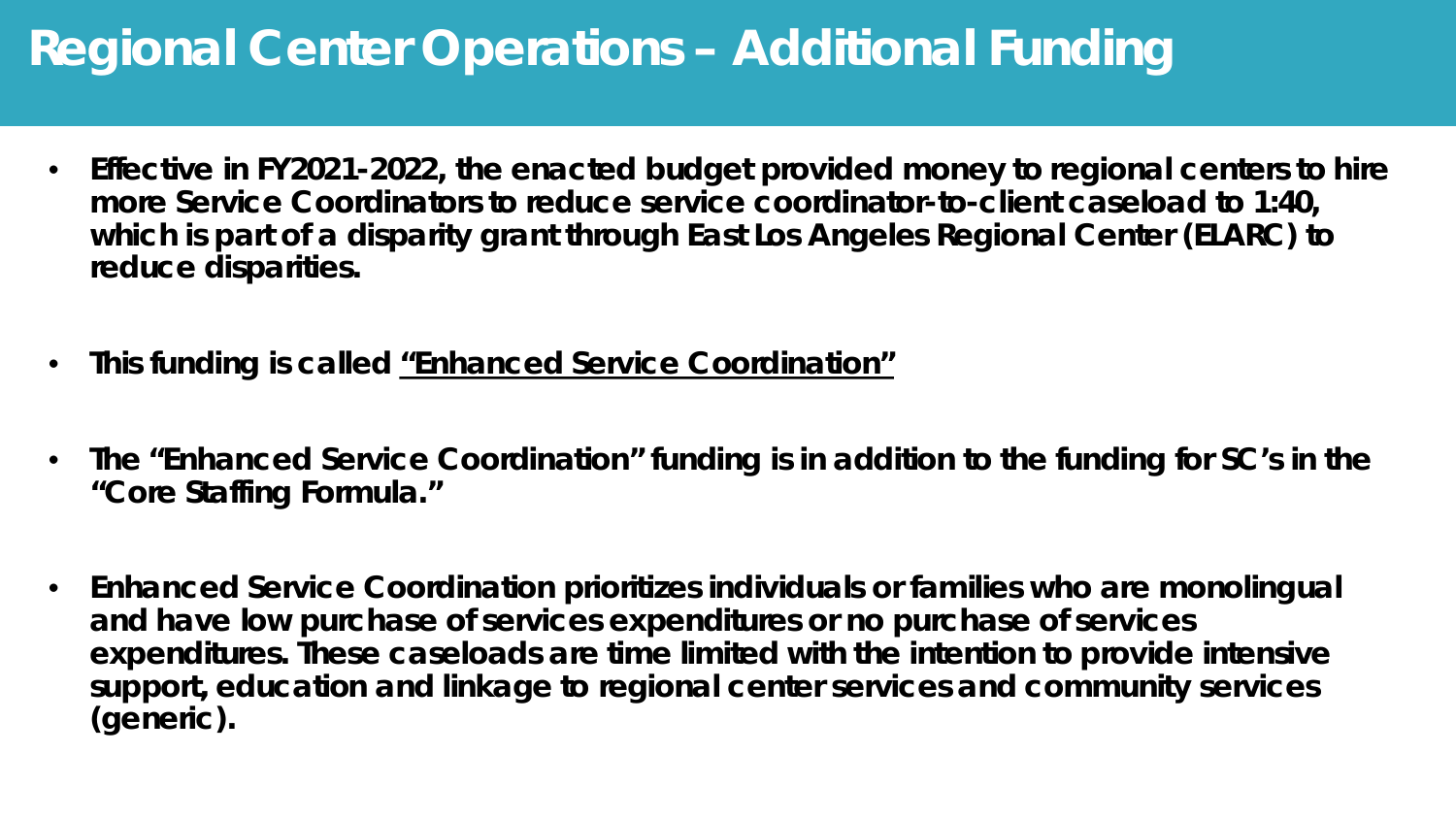## **Regional Center Operations – Additional Funding**

- **The Governor's FY 2022-23 budget includes \$87.5 Million Total (\$83.8M available with approximately 10% withheld for Performance Measure Incentives (8-10M) of funding for caseload ratio relief to increase the number of service coordinators by 855 service coordinators in order to reduce service coordinator -to- client caseloads. (With 10% held back = 770 SC positions)**
- **This funding is called "Caseload Ratio Relief."**
- **The "Caseload Ratio Relief" funding is in addition to the "core staffing" funding.**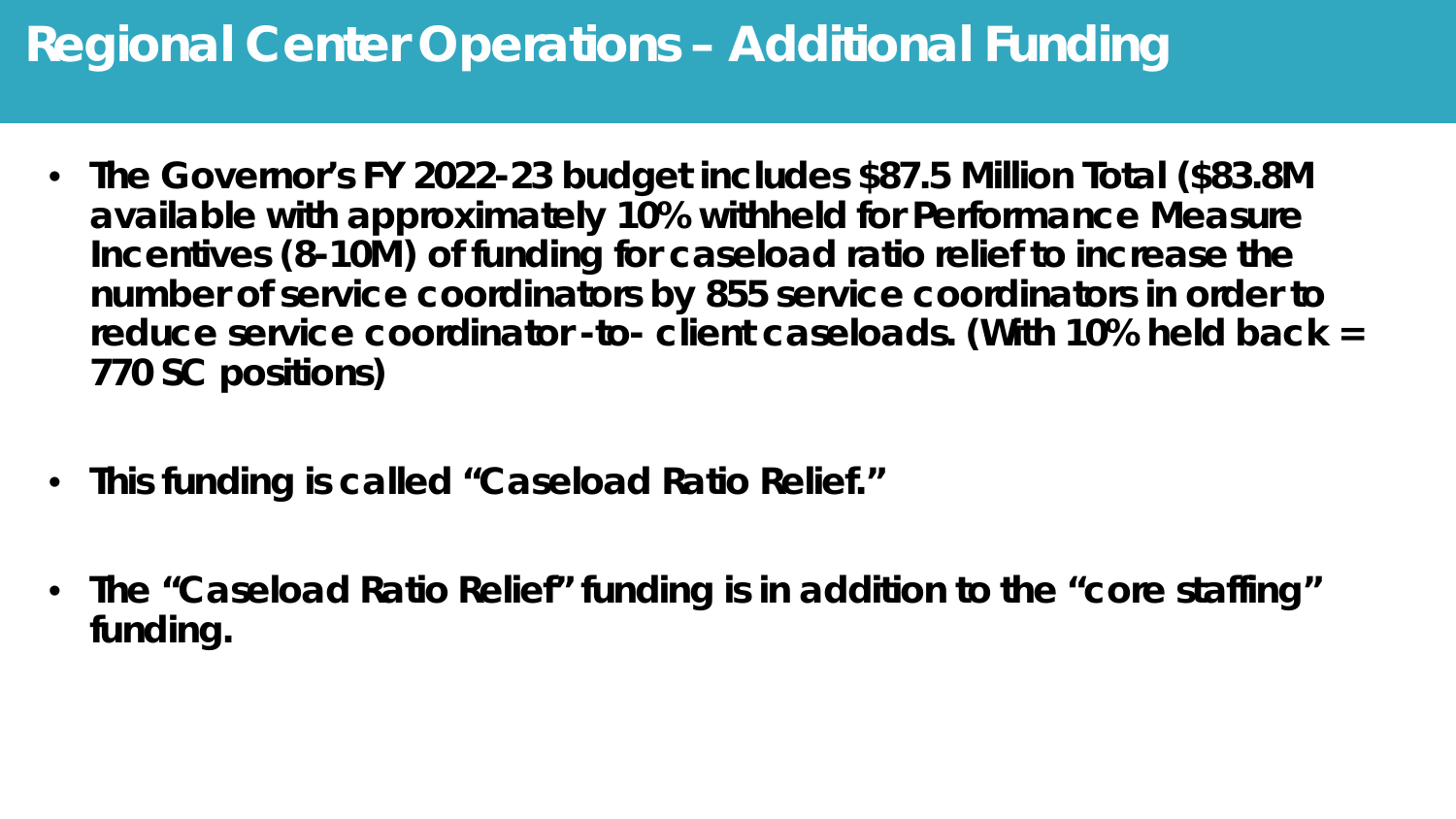## **Caseload Ratio Report**

#### **How many Service Coordinators are needed?**

| <b>Caseload Ratio Measure</b>                                                                                                  | # of Clients            | # of Service<br>Coordinators<br>Assigned | <b>ACRC Caseload Ratio</b> | # of Service<br><b>Coordinators Required</b> | # of Service<br><b>Coordinators Needed</b> |
|--------------------------------------------------------------------------------------------------------------------------------|-------------------------|------------------------------------------|----------------------------|----------------------------------------------|--------------------------------------------|
| Early Start (1:62)                                                                                                             | 2376                    | 44                                       | 1:55                       | 38                                           | $\overline{0}$                             |
| Medicaid Waiver (1:62)                                                                                                         | 13982                   | 162                                      | 1:87                       | 226                                          | 64                                         |
| Moved from DC in the community for over 24 months<br>(1:62)<br>Moved from DC in the community between 12-24<br>months $(1:45)$ | 125<br>$\boldsymbol{0}$ | $\mathfrak{Z}$<br>$\overline{0}$         | 1:55<br>$\boldsymbol{0}$   | $\overline{2}$<br>$\overline{0}$             | $\overline{0}$<br>$\overline{0}$           |
| Moved from DC in the community within the last 12<br>months $(1:45)$                                                           | $\mathbf 0$             | $\mathbf 0$                              | $\overline{0}$             | $\overline{0}$                               | $\overline{0}$                             |
| All Others (1:66)                                                                                                              | 10245                   | 117                                      | 1:88                       | 155                                          | 38                                         |
| Complex Needs (1:25)                                                                                                           | 217                     | 10                                       | 1:23                       | $\boldsymbol{9}$                             | $\overline{0}$                             |
| Low or No Purchase of Service (1:40)                                                                                           | 26                      | $\overline{2}$                           | 1:13                       |                                              | $\overline{0}$                             |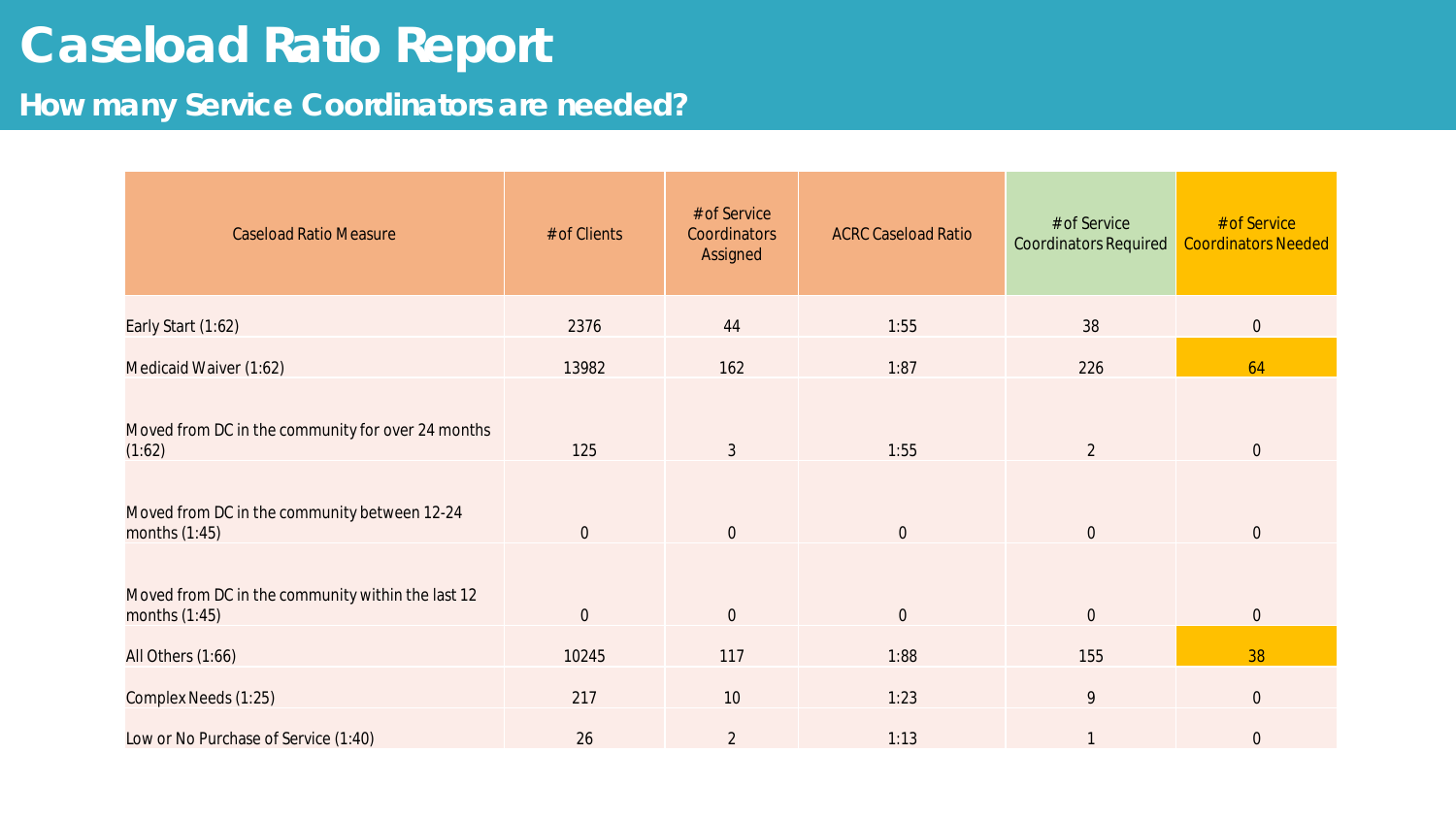## **Community Recommendations from 2021**

The list below represents recommendations ACRC received last year from the community. We need your input for the plan of correction due May 20th.

Input across all stakeholders supported the need for additional funding and included:

- Have DDS revise the core staffing formula to reflect actual hiring and salary costs.
- Use student interns to carry cases.
- Focus hiring on service coordination only.
- Have management staff carry cases.
- Ensure cases are inactivated following due process timeline.
- Create generic caseloads, rather than specialized caseloads to equalize caseloads.
- Increase the salary range for service coordination.
- Create incentives for referrals that lead to hiring service coordinators.
- Partner with local universities and participate in job fairs for purposes of recruitment.
- Promote the, "Public Service Loan Forgiveness Program" for purposes of recruitment.
- Create part-time service coordinator job opportunities.
- Service providers have the same issue.
- Support and maintain staff to reduce turnover.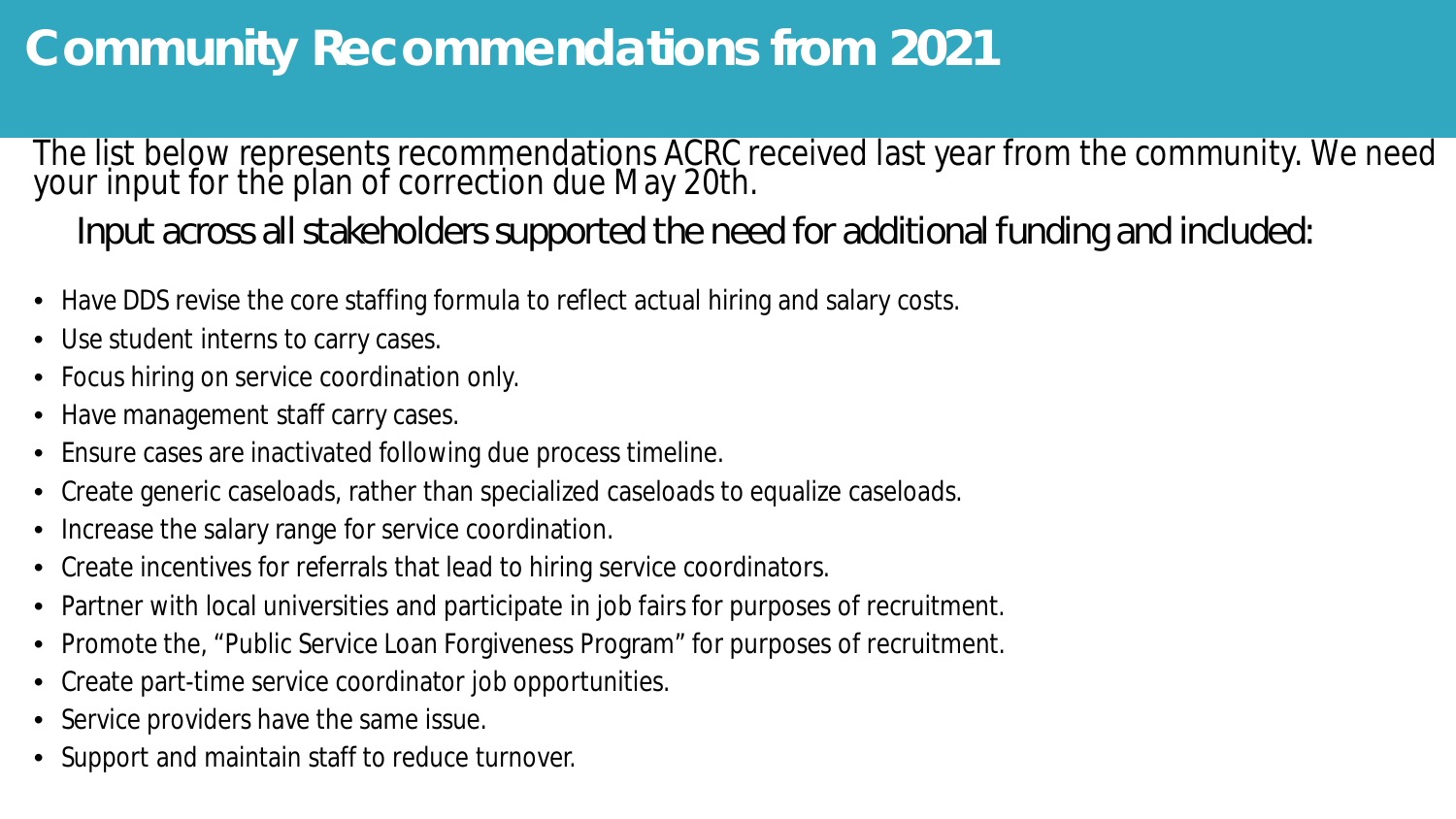## **Client Demographics**

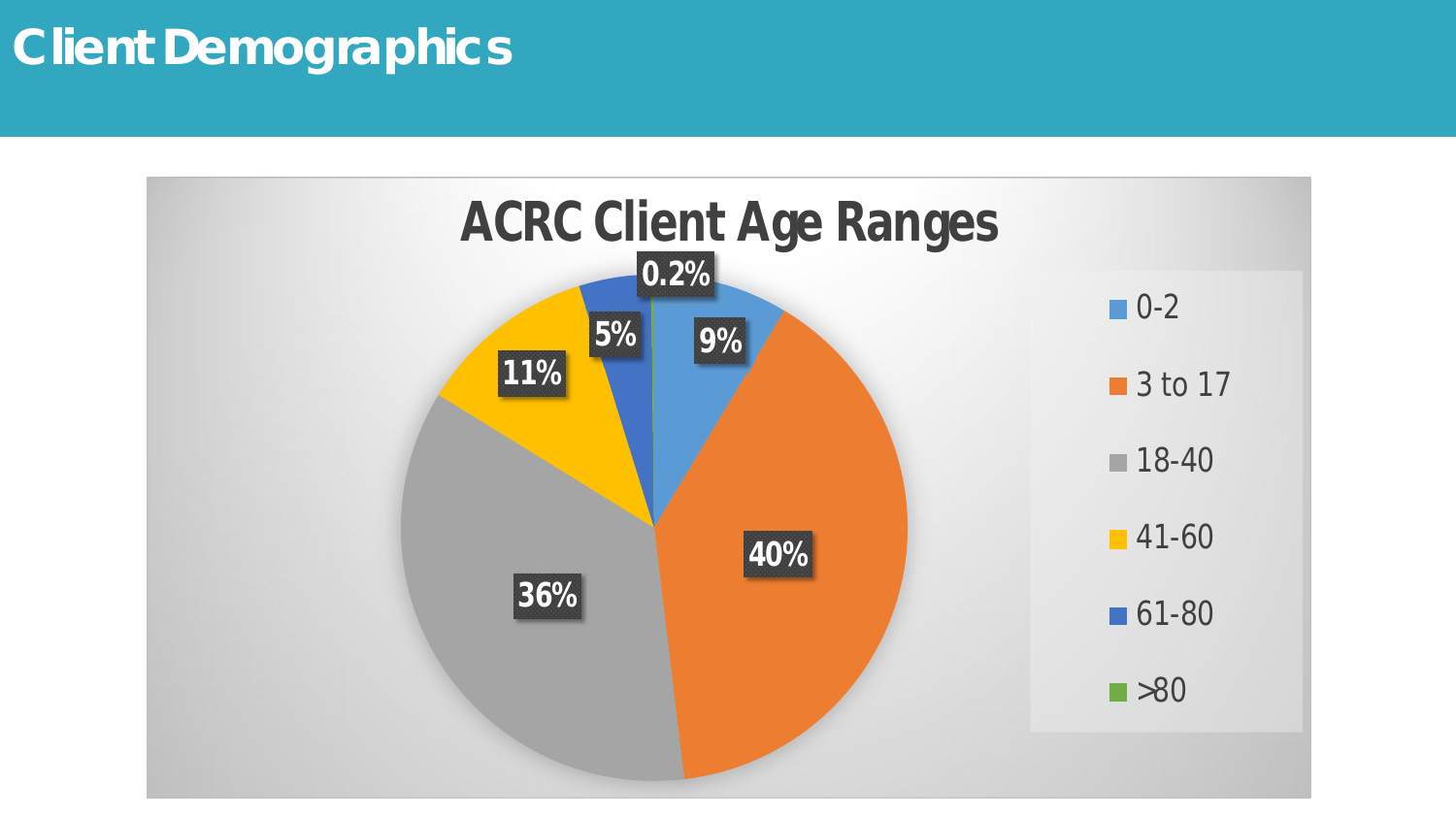Additional funding: Annual Growth

• Early Childhood units (0-5) = Proposed for FY 22/23 **1:40 caseload ratio: How many new caseloads?**

Early Start  $(0-2)$ : 12 NEW CASELOADS = 1 unit Lanterman  $(3-5)$ : 60 NEW CASELOADS = 5 units

| <b>Month</b> | 03-17 18-40 41-60 61-80 Total |     |                |   |      |
|--------------|-------------------------------|-----|----------------|---|------|
| $\Box$ 2021  | 557                           | 100 | 14             | 3 | 674  |
| Jul          | 114                           | 21  |                |   | 135  |
| Aug          | 104                           | 20  | 3              | 1 | 128  |
| Sep          | 101                           | 12  | 5              | 2 | 120  |
| Oct          | 63                            | 17  | $\overline{2}$ |   | 82   |
| Nov          | 80                            | 18  | 3              |   | 101  |
| Dec          | 95                            | 12  | 1              |   | 108  |
| $\Box$ 2022  | 382                           | 63  | 8              | 4 | 457  |
| Jan          | 132                           | 19  | 4              |   | 155  |
| Feb          | 111                           | 14  | 3              | 2 | 130  |
| Mar          | 139                           | 30  | 1              | 2 | 172  |
| <b>Total</b> | 939                           | 163 | 22             | 7 | 1131 |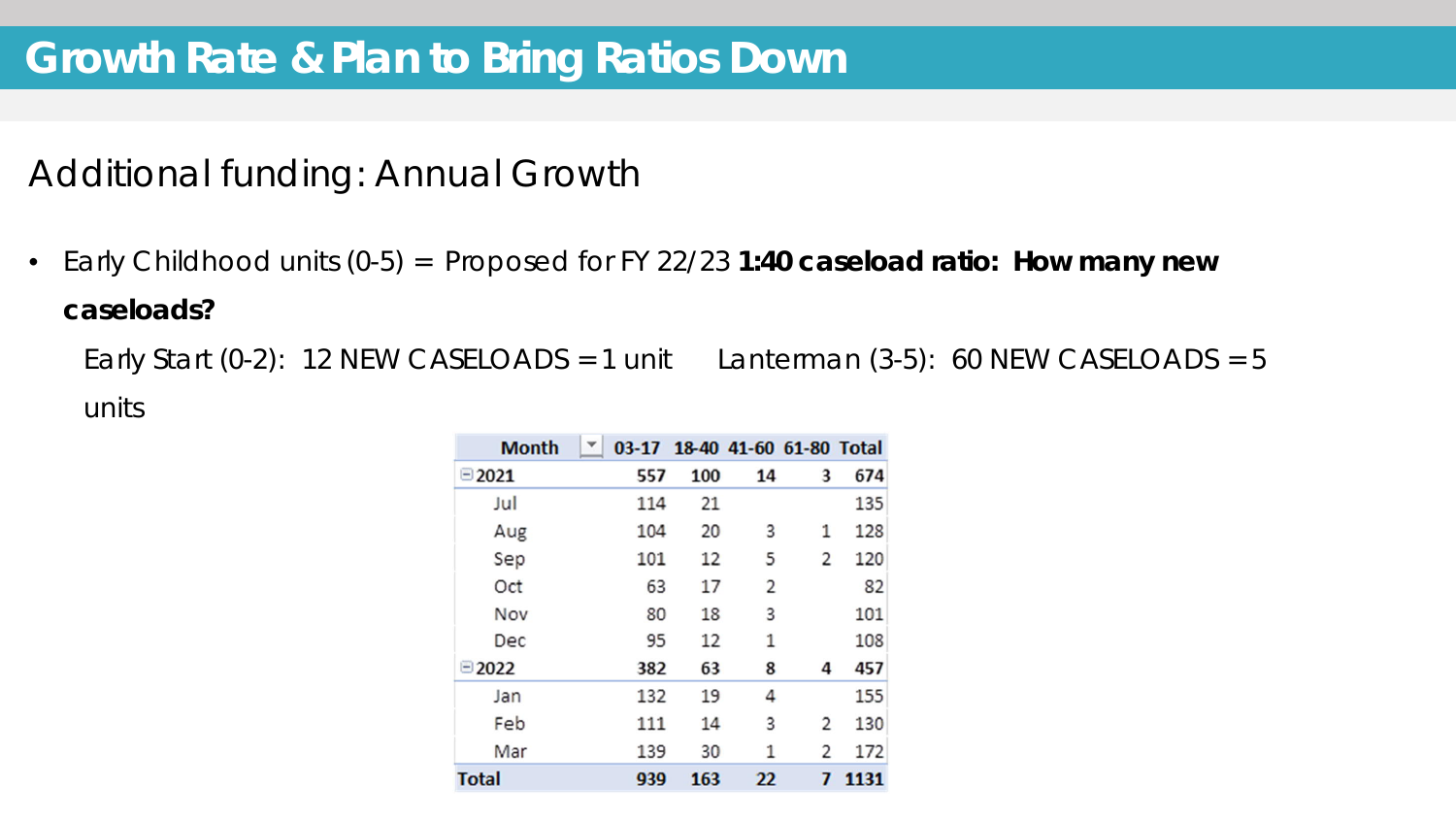### **Client Demographics**

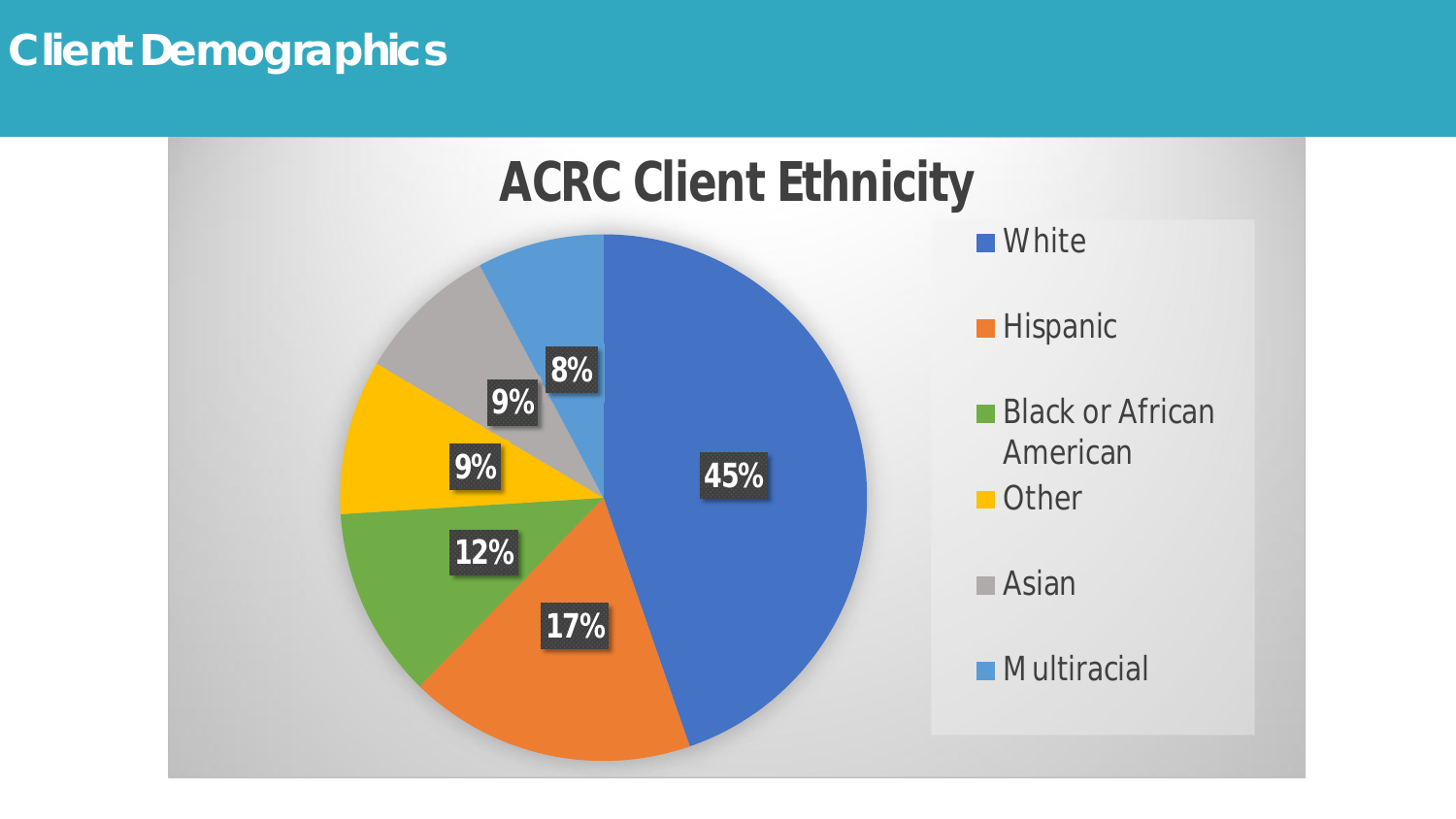### **Staff Demographics**

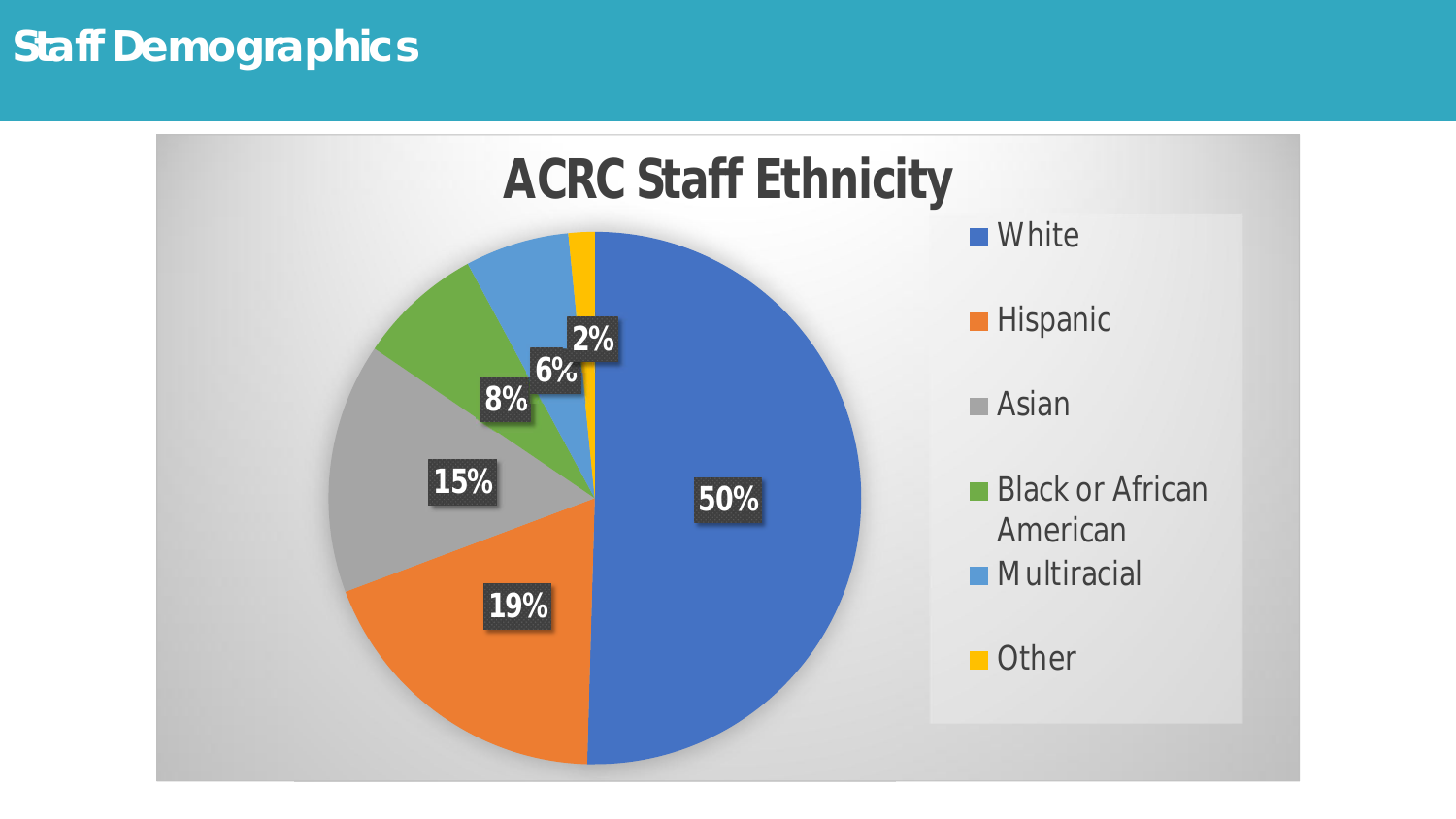### **Area Demographics**

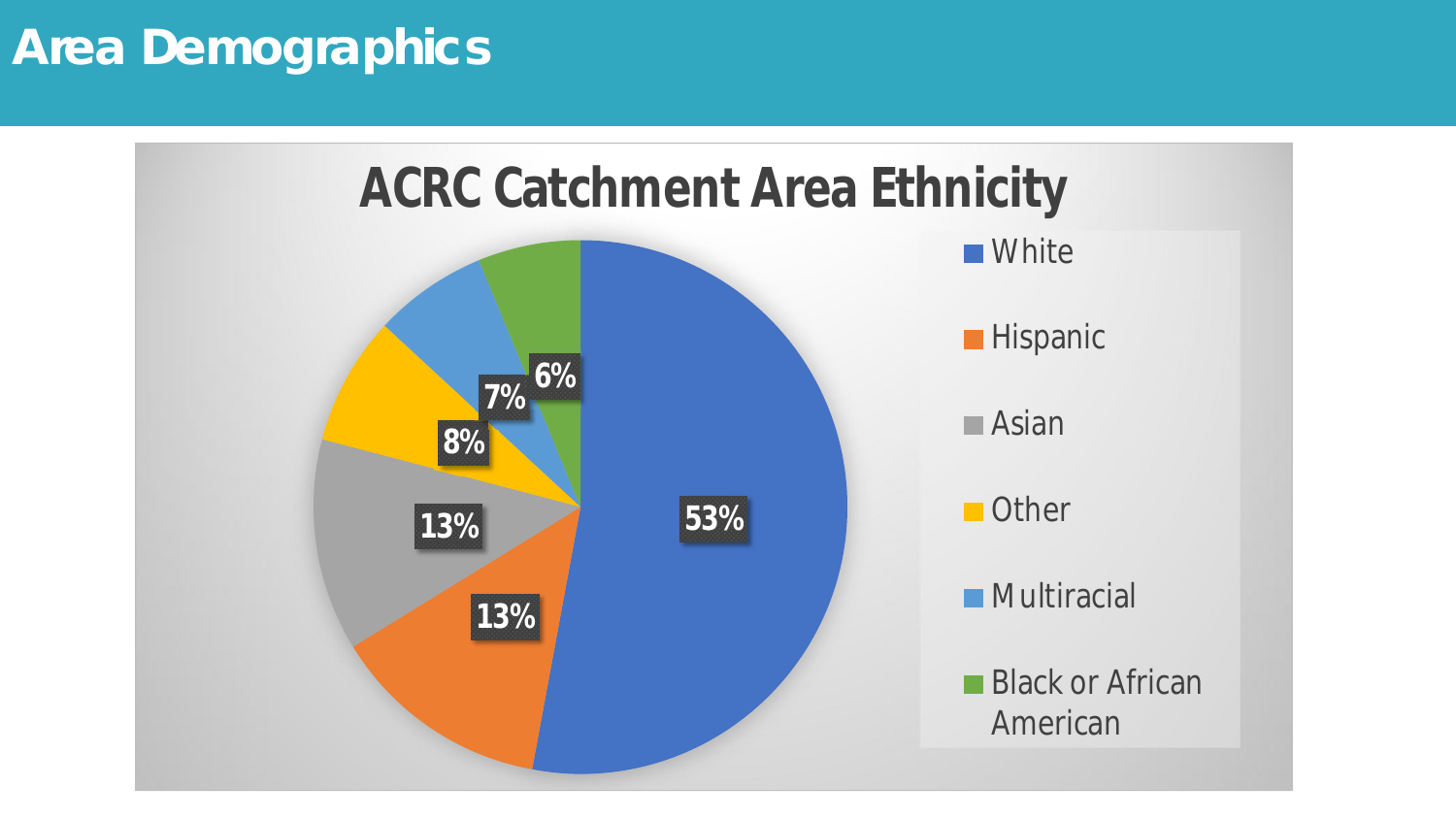### **Combined Demographics-Ethnicity**

■ White

 $\blacksquare$  Hispanic

 $\blacksquare$  Asian





 $\blacksquare$  Multiracial

 $\blacksquare$  Other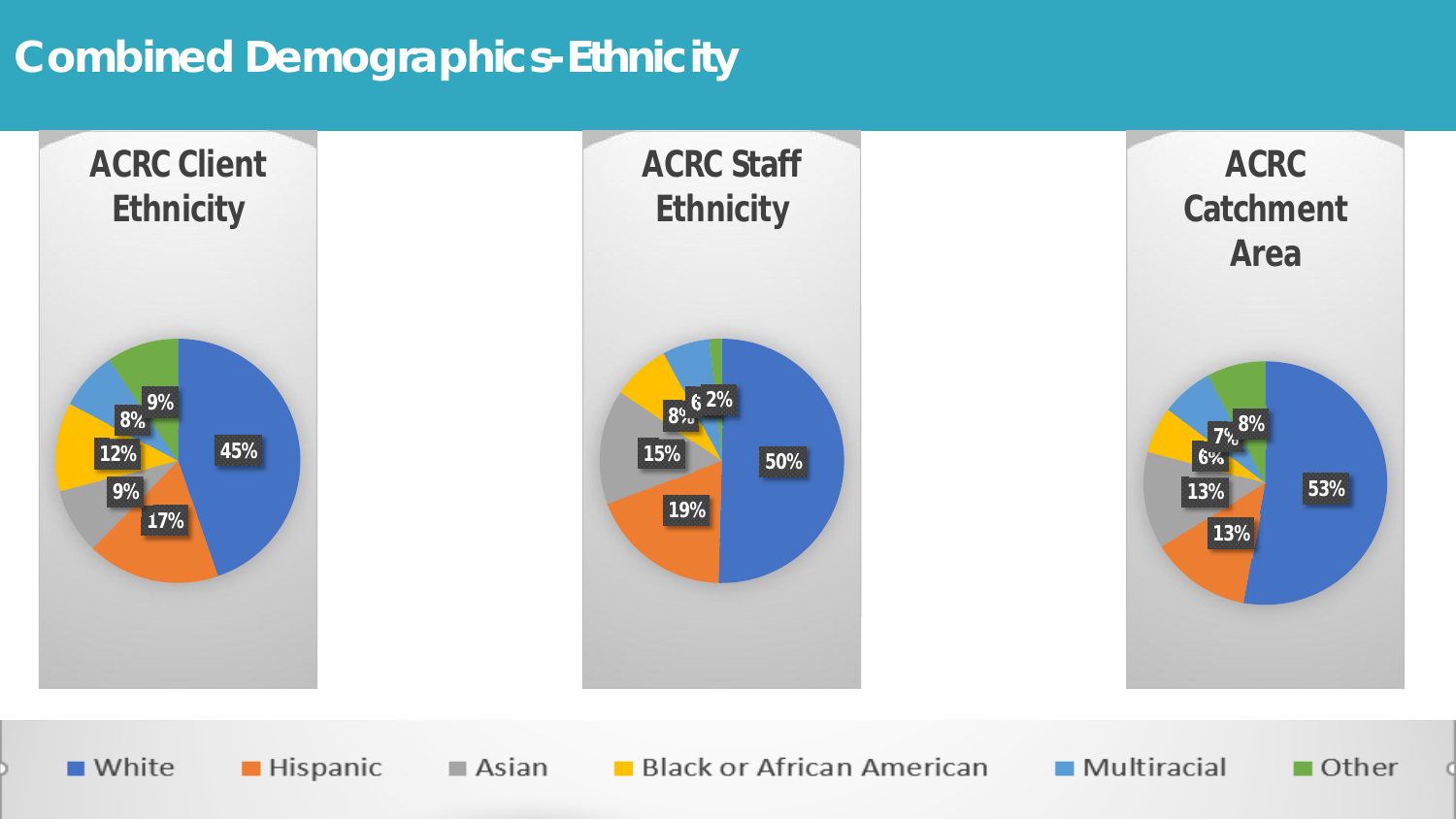### **Combined Demographics-Language**



Russian ASL Vietnamese Chinese  $\blacksquare$  English Spanish Other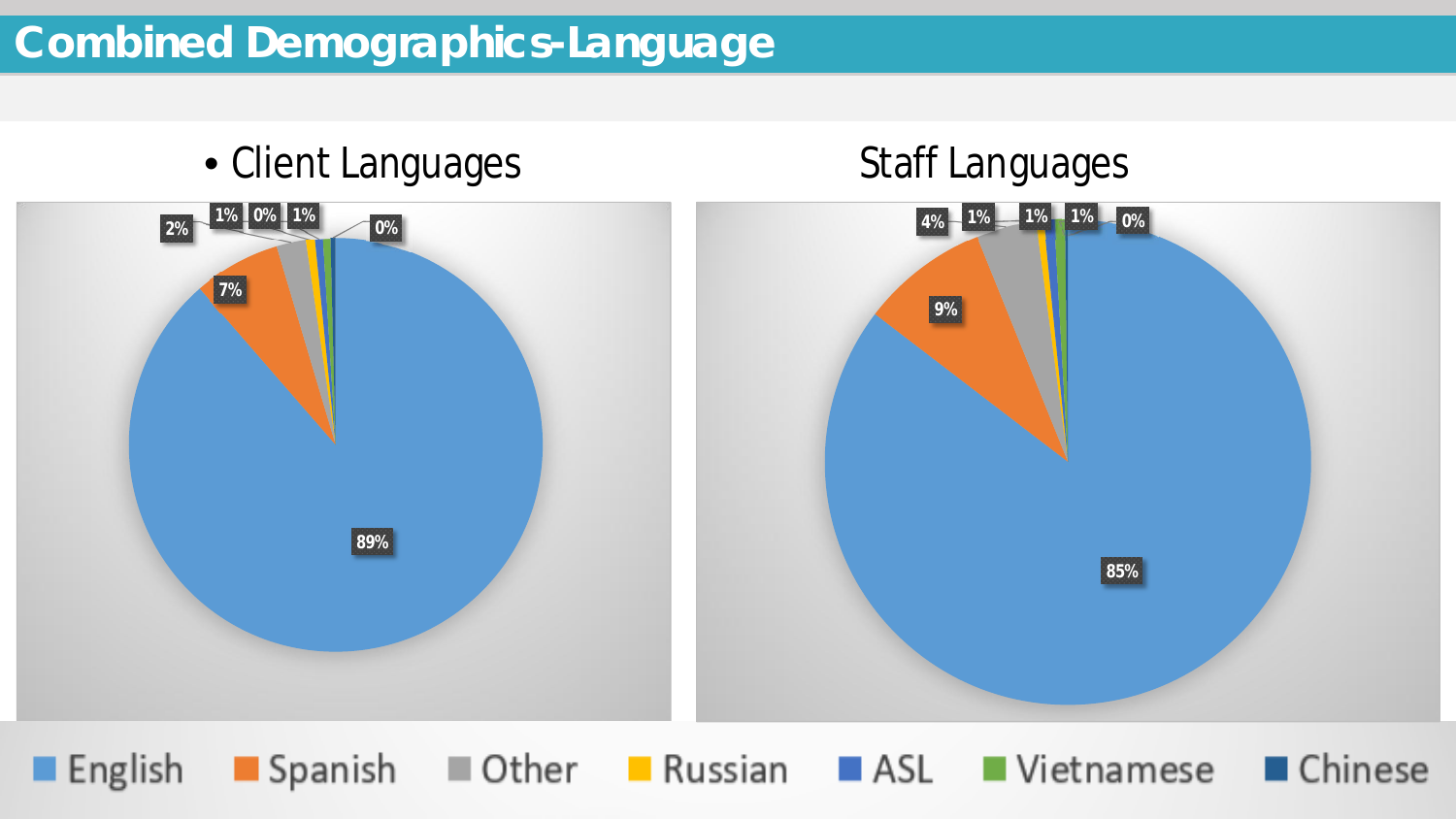### July 2021-April 2022

- Status 1 Clients increased 343 clients or 14%
- Status 2 Clients increased by 950 clients or 4%
	- o Net increase of 1293 clients or 5% overall growth rate

Create Case Management units: How many new caseloads to 70-85 (Tied to Caseload Reduction Funds)

• 72 New Caseloads-84 New Caseloads= 6-7 NEW UNITS